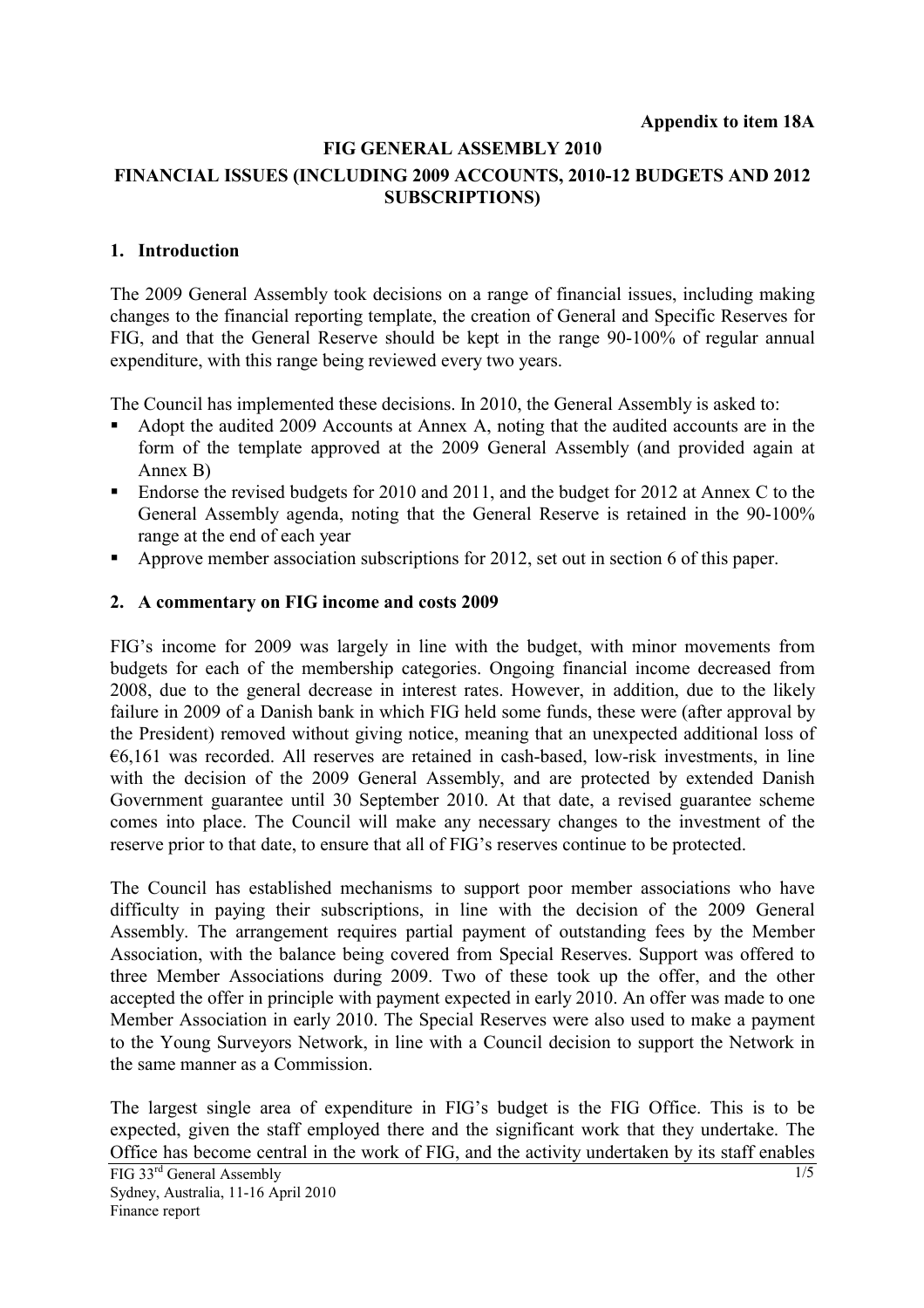the Federation's Council members, Commission Officers, Task Force chairs and others to work more effectively, knowing that the staff are on hand to complete key work. The most significant variation from budget during 2009 was an increase in salary costs in the FIG Office. Staff changes required additional staffing support to be put in place for a transition period and also affected statutory payments. The situation has now returned to normal, with three staff employed by FIG (the General Manager and Personal Assistant in the Office in Copenhagen, and the Director in Helsinki). In discussion with the auditors, some of the additional staffing costs have been reported as an Exceptional Item. The costs of the transition emphasise the vulnerability to staff changes of any small team. It is to the credit of the staff employed by FIG that we came through this major transition as successfully as we did.

Other office costs were largely in line with budget, although a loss of approximately  $\epsilon$ 5,400 on currency conversions was realised during the year. This was due to the reduction in value of the US\$ compared to the euro (to which the Danish Krone is closely tied), with income from UN Agencies and the World Bank received in US\$ and needing to fund expenditure incurred in euro/ Kroner.

Outsourced office costs were above budget. This was partly as a result of a change of IT supplier, which increased 2009 costs but will reduce costs in 2010 and subsequent years; and partly an increased expenditure on book keeping due to the staff changes in the office. Revised arrangements are being put in place for 2010 to reduce accounting costs.

Council and Executive Management Costs were largely in line with budget. Marketing and Publication costs were below budget. This was largely as a result of a limited number of FIG Publications being produced in 2009 (several are planned for 2010).

Only a small amount of specific grants for Commissions was requested during the year.

Overall, the deficit of regular income over regular expenditure was  $\epsilon$ 64,130 compared with a budget figure of €36,292.

Events results were ahead of budget, with the Hanoi Regional Conference being particularly successful. The Conference with the World Bank in March 2009 also returned a small surplus. The project to review material to UN-HABITAT also brought income ahead of budget, as did the fees paid to FIG for organising the UN FAO event which ran in parallel with the Regional Conference. Late invoices in connection with the Stockholm Working Week and the Commission 9 event in Beijing in 2008 have been included in the 2009 accounts.

Overall, therefore, the overall surplus from normal activities in the year was  $\epsilon$ 380, compared to a budget of  $E11,708$ . Exceptional items of  $E50,713$  for additional salaries and loss of financial income appear below the result line. The additional salary costs indicate the vulnerability of any organisation employing a small number of staff. The financial income loss was due to the more general global economic situation. These events are a powerful reminder of the need for FIG to hold reserves. Budgeted projections for the reserves are covered in Section 5.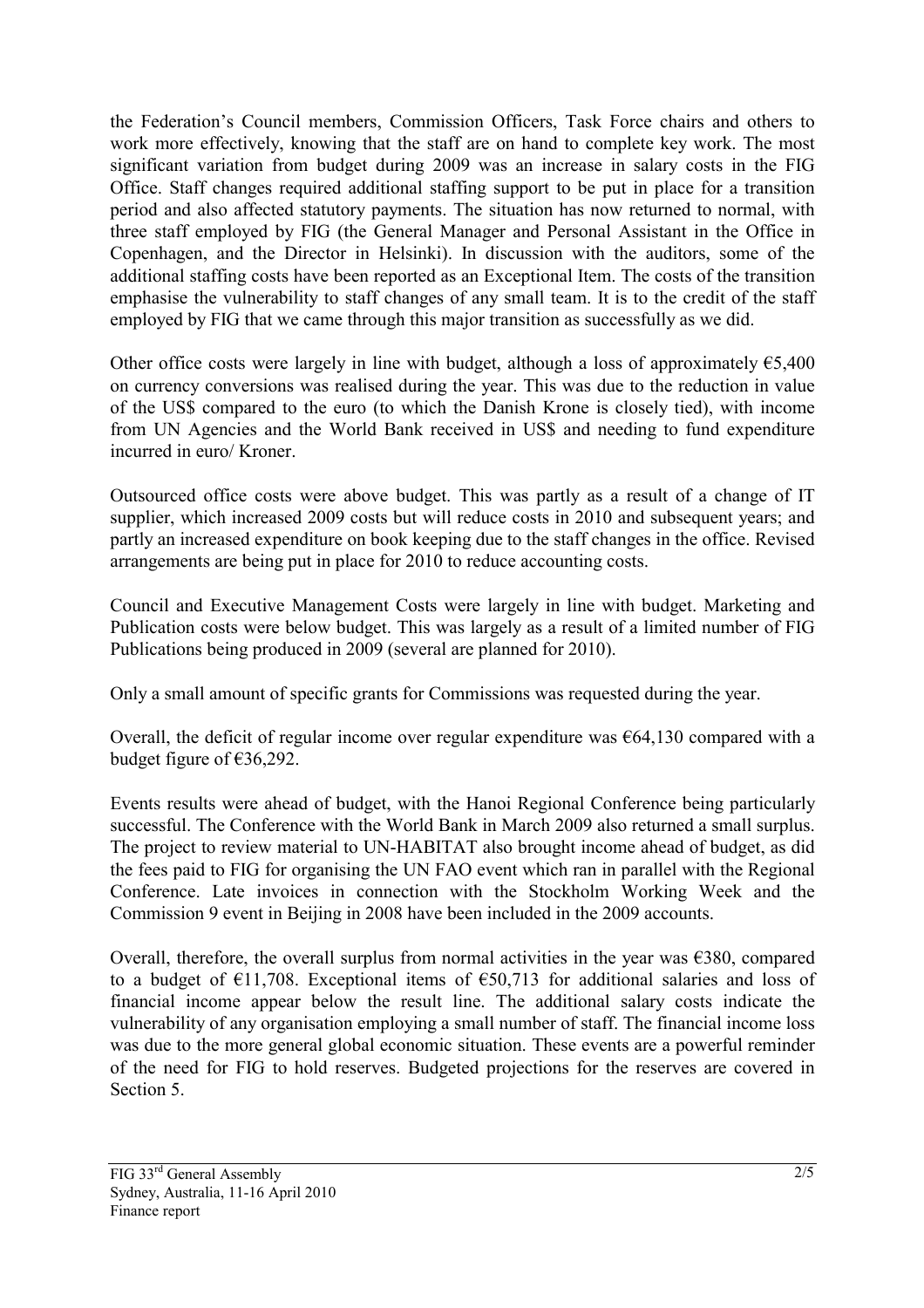# **3. Subscription arrears**

Arrears at the end of 2008 were  $\epsilon$ 85,000. This figure increased to  $\epsilon$ 143,000 at the end of 2009. This was despite persistent efforts by FIG staff and Council members to encourage payment of outstanding fees. The general economic situation is likely to have been a significant impact in the level of arrears, which is split between membership categories as follows:

- Member associations  $E$ 71,000.
- Corporate members €55,000.
- Academic members owe a total of  $\epsilon$ 9,000. There are small amounts owed by a large number of institutions.
- Affiliate members owe a total of  $E8,000$ . This also consists of generally small amounts owed by a range of institutions.

More encouragingly, only  $\epsilon$ 5,000 of the arrears are for 2007 or earlier, and  $\epsilon$ 12,000 of the €31,000 arrears for 2008 has been promised shortly. The Office and Council will continue to pursue unpaid membership fees, and is currently writing to all members who will not have a vote at the 2010 General Assembly unless they pay their arrears in the coming weeks. 2010 membership invoices were issued in January, significantly earlier than in recent years, and have resulted in earlier payment by many members.

# **4. Budgets 2010, 2011 and 2012**

As reported in 2009, the Council has taken the view that FIG should use a 4-year budgeting cycle from 2011. This will allow the financial consequences of implementing the Council's work plan to be reported, including the varying income to FIG from smaller and larger Working Weeks and Congresses. Revised budgets for 2010 and 2011, and a budget for 2012, are being presented to this General Assembly. The Council is mindful that a new Council will be in place from 1 January 2011, but also that the Federation needs to plan ahead with regard to its finances.

The budgets for these years are shown at Annex C. A range of notes to the budgets explain particular figures. Two specific overriding issues should also be borne in mind by the General Assembly:

- As always, we can make predictions about surpluses from events, but factors may arise which affect these; and
- The potential risk around subscriptions in the current economic situation could reduce the subscription income.

The revised budgets for 2010 and 2011 show limited change from those approved by the 2009 General Assembly, but they have been generally updated in light of 2009 performance. The overall result budgeted for 2010 has been reduced by  $\epsilon$ 16,000 with the main changes being in provision for write offs, increases in book keeping costs, and reduction of the budgeted income from Commission events. The 2012 budget shows a broadly continuing trend from 2011.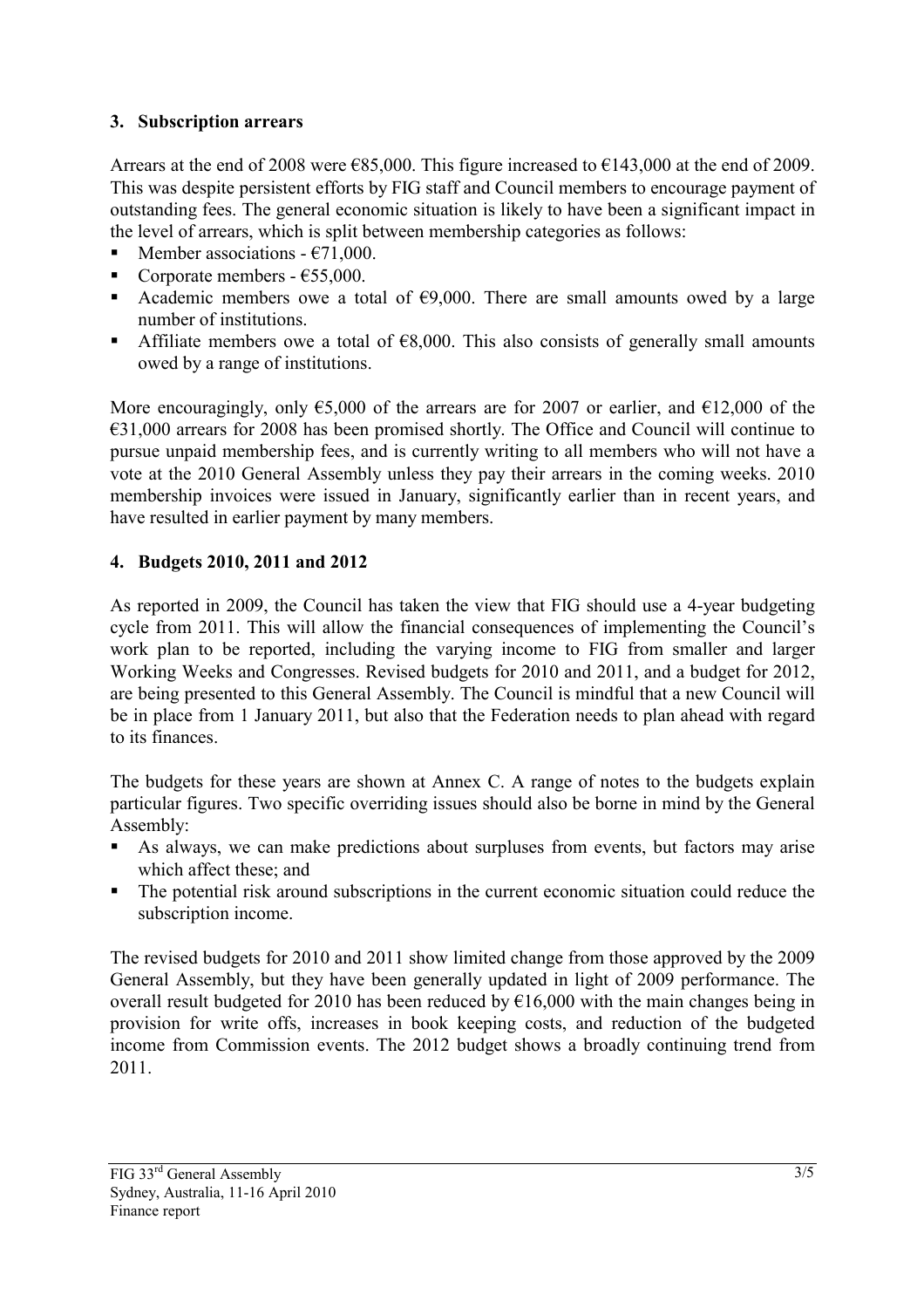## **5. FIG Reserves**

The budgets for 2010-12 maintain the general reserve in the 90-100% range approved by the 2009 General Assembly.

Some monies are held in Commission reserves (recognising that the surpluses on some commission events should be held separately, for discussion with the Commissions involved as to appropriate ways to use the surpluses to develop the Commissions' and Federation's work).

An Office Development Reserve has not at this stage been established, as a comprehensive review by the General Manager has not established any requirement for significant expenditure except on overhaul of the website. We are currently reviewing options and costs for this, to make the website more user friendly, and also introduce more robust systems to maintain the Office's databases, linked to the website, to support mailings and so on. Some costs for this work are included in the 2010 and 2011 budgets.

As mentioned in section 2 of this report, money has been spent from the specific reserves in 2009 on supporting poor Member Associations and the Young Surveyors Network. The Council anticipates this continuing in coming years, along with support for Task Forces, particularly the Africa Task Force. This money is accounted for in each year that it is spent, with the figures shown at the bottom of the financial statements.

The reserves are held in low risk investments, in line with the policy agreed by the General Assembly. Any transfer of the reserves requires approval by two people, one of these being a Council member. Following comments by Honorary President Foster at the 2008 and 2009 General Assemblies, the Council has reviewed controls over the reserves again, and is content that they are robust.